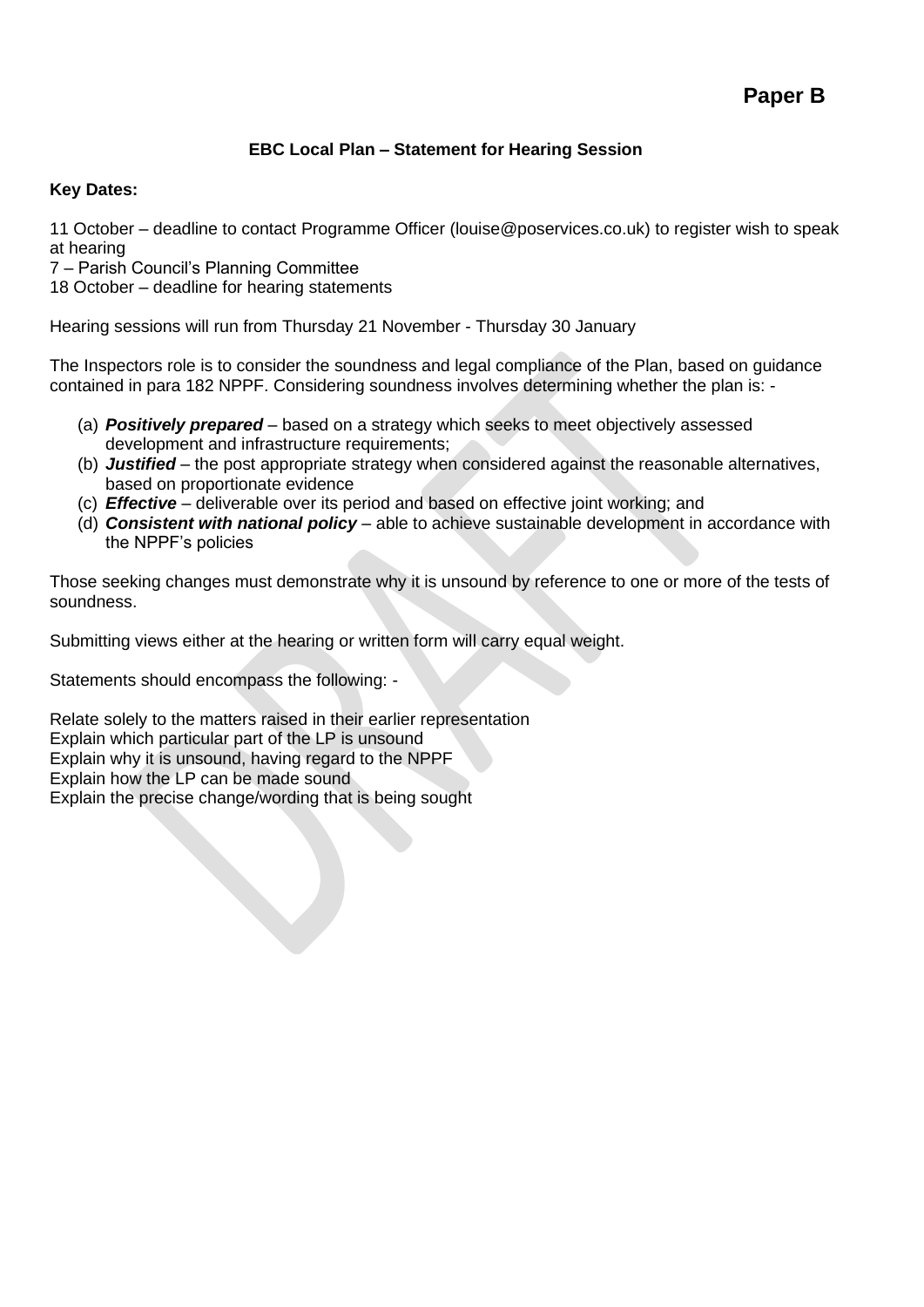Fair Oak & Horton Heath Parish Council maintains its strong objection to Eastleigh Borough Council's proposed Local Plan. The Parish Council feels that the Plan is unsound and not legally compliant. We particularly object to the selection of Options B and C (north of Bishopstoke and Fair Oak) for a Strategic Growth Option. These sites have been determined to be the most highly valuable and sensitive landscapes in the borough, and any development of them will likely have an adverse impact upon the South Downs National Park, countryside gaps, ancient woodlands, historic parks and the biodiversity of the River Itchen. These precious landscapes would also be under threat from the plan's proposed new road link. Not to mention the negative environmental impacts that this would have and increase in pollution levels (air quality in particular) in this semi-rural area. The special and unique character of the two distinct communities at Bishopstoke and Fair Oak will be significantly compromised.

In addition, the housing numbers used within the plan are out of date and were not subject to any independent verification. This could cast doubt on the future projections of the housing need as stated in the plan. Eastleigh's latest populations projections show 11,500 fewer people by 2036 than previously envisaged.

The Parish Council, supports the evidence commissioned by Action Again Destructive Development – Eastleigh) namely, the reports by David Tucker Associations which reviewed the transport modelling work undertaken as part of the evidence base of Eastleigh Borough Council's Local Plan as well as the ecological report produced by Phlorum Ltd. Both reports conclude that the Local Plan is unsound and does not meet National Planning Policy Framework.

The following factors demonstrate why Local Plan is unsound and illegal: -

### **Matter 3 – Policies, Spatial Strategy and distribution of development**

Policies S1 & S3 – does not deliver a sustainable development and the requirements identified within the policy are not justified. Furthermore, **the locations identified for new housing are not the appropriate locations when considered against all reasonable alternatives.** Eastleigh Borough Council have not fully assessed the other sites particularly Allington Lane, which was once a site that the Council was actively promoting only a few years ago and then dropped without any real explanation – one which impacted the River Itchen which is precisely what is proposed in the current scheme.

The selection of options B&C as the Strategic Growth Option fails to meet the core principles of the National Planning Policy Framework. The location of the chosen SGO is not close to a town with good public transport, being sat in a semi-rural location, surrounded by ancient wooded copses and lacking a supportive road transport network. Furthermore, the chosen SGO will create an urban sprawl into areas of countryside, having a negative impact on people's health and wellbeing. In addition, and as supported by the ecology report produced by Phlorum Ltd, the SGO does not protect the natural environment, having significant negative ecological impacts. Furthermore, the robustness of the proposed ecological mitigation strategy should be examined to test whether the measures proposed will be sufficiently effective to negate the negative ecological impacts. It is clear that SGO E offers the east ecological impact, the Council's selection of Options B&C, in considering the negative ecological impacts alone, is contrary to National Planning Policy Framework.

#### **Matter 4 – meeting housing need, the housing requirement, housing land supply, five-year supply and affordable housing**

Policy S2 – does not reflect an objective assessment of housing need over the plan period defined as 2016-2036. It is clear that the SGO Option B&C was selected prior to any evidence and data being prepared and judged against alternative options (i.e post rationalised), in conjunction with the fact that incorrect housing projection figures are being used (1,950 dwellings more that the Borough's housing trajectory needs up to 2036) the Plan is therefore fundamentally unsound.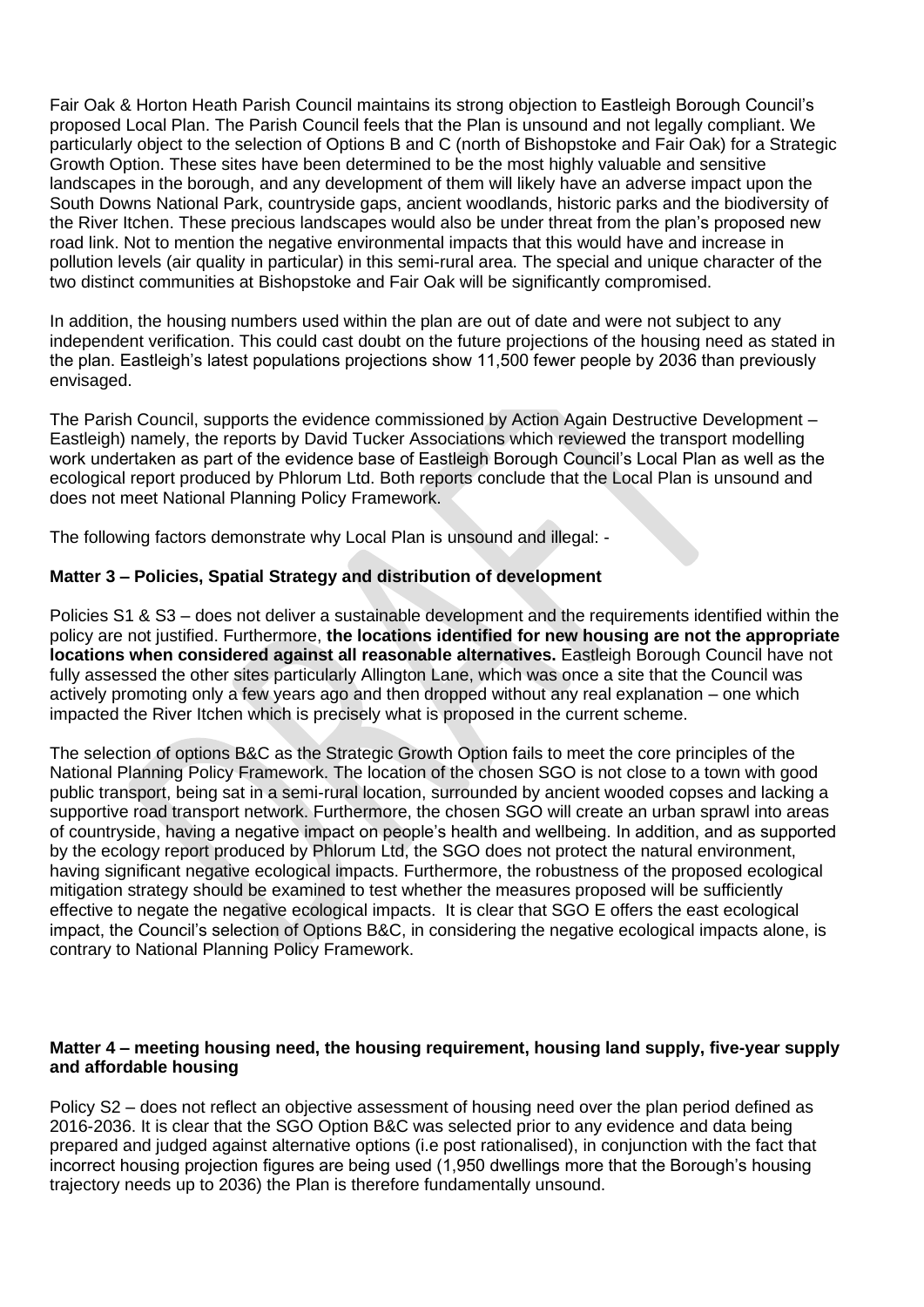The housing targets used have a direct relationship on which greenfield sites have been chosen for development as does the decision to include figures beyond the plan period and has directed the decision made in Policy S3. The choice of housing allocation (Policies S3 & S5) is in direct conflict with paragraph 138 of the NPPF *"When drawing up or reviewing Green Belt boundaries, the need to promote sustainable patterns of development should be taken into account. Strategic policymaking authorities should consider the consequences for sustainable development of channelling development towards urban areas inside the Green Belt boundary, towards towns and villages inset within the Green Belt or towards locations beyond the outer Green Belt boundary. Where it has been concluded that it is necessary to release Green Belt land for development, plans should give first consideration to land*  which has been previously-developed and/or is well-served by public transport". Other SGO options sites are more appropriate here not SGO B&C.

The Parish considers the methodology used to calculate housing number to be incorrect and outdated. The figures have had a direct relation to decisions made in policies S2, S3, S5 & S6. The proposed greenfield development and the negative environmental & social impacts to meet this housing target should be reviewed as it goes above NPPF requirements**. The level of housing required should be decreased. And a fundamental review of these policies should be undertaken as the decisions made were not based on sound data.** 

In addition, the Parish Council does not believe that the level of housing stated in the plan is deliverable. The link road in policy S6 relies heavily on funding from housing beyond the Plan period.

# **Matter 5 – Strategic growth option (SGO) policies S5 & S6**

The policies for the development and delivery of the two new communities in Policy S5 are not justified, effective and consistent with national policy. The Plan does not take a justified and effective approach to the delivery of the strategic transport and infrastructure necessary to support policy S5. The evidence does not support the site allocation of the SGO option proposed being unviable and undeliverable. The following demonstrates these points: -

Policies S5 & S6 contradict the narrative in the body of Policy S1 highlighting numerous inconsistencies, further demonstrating that the Plan is unsound. This is demonstrated by: -

- The distinct and unique characters of the settlements in Bishopstoke and Fair Oak will be significantly compromised, these being semi-rural in nature, having ancient woodlands, areas of special interest and bordering the South Downs National Park;
- The selection of SGO option B&C has significant negative ecological impact;
- Policies S5 & S6 (most notably the Bishopstoke link road) increases the likelihood of car numbers and movements rather than minimising the need to travel;
- Policy S5 has a much higher landscape sensitivity than other possible SGO sites located around Allington Lane;
- Policies S5 & S6 have a significant negative impact on the local air quality;
- Policy S6 the deliverability of the link road which relies heavily on funding from development beyond the plan period;
- Policies S5 & S6 will disrupt and disconnect natural habitats particularly ancient wooded copses (Woodland Trust advice of a buffer between development and woodland being more than 50 metres still not being met). This buffer certainly isn't being met at Tippers Copse.

In order for the chosen SGO to deliver the 5,200 dwellings, the intrinsic character of the two existing separate communities, the natural and historic environment will be destroyed, particularly the historic parkland as listed in Hampshire's register of historic parks and gardens site at C19 (if Policy S6 is implemented). EBC have themselves listed the grounds on one or more of the following criteria

- illustrate some particular aspect of the history of gardens, parks, and landscape design. For instance they may represent the work of a particular designer or have been created in a particular period or style. They may contain **features that are of historic, archaeological, architectural, artistic, horticultural, cultural or social interest;**
- **– have significant historic associations, for example with a particular person or event;**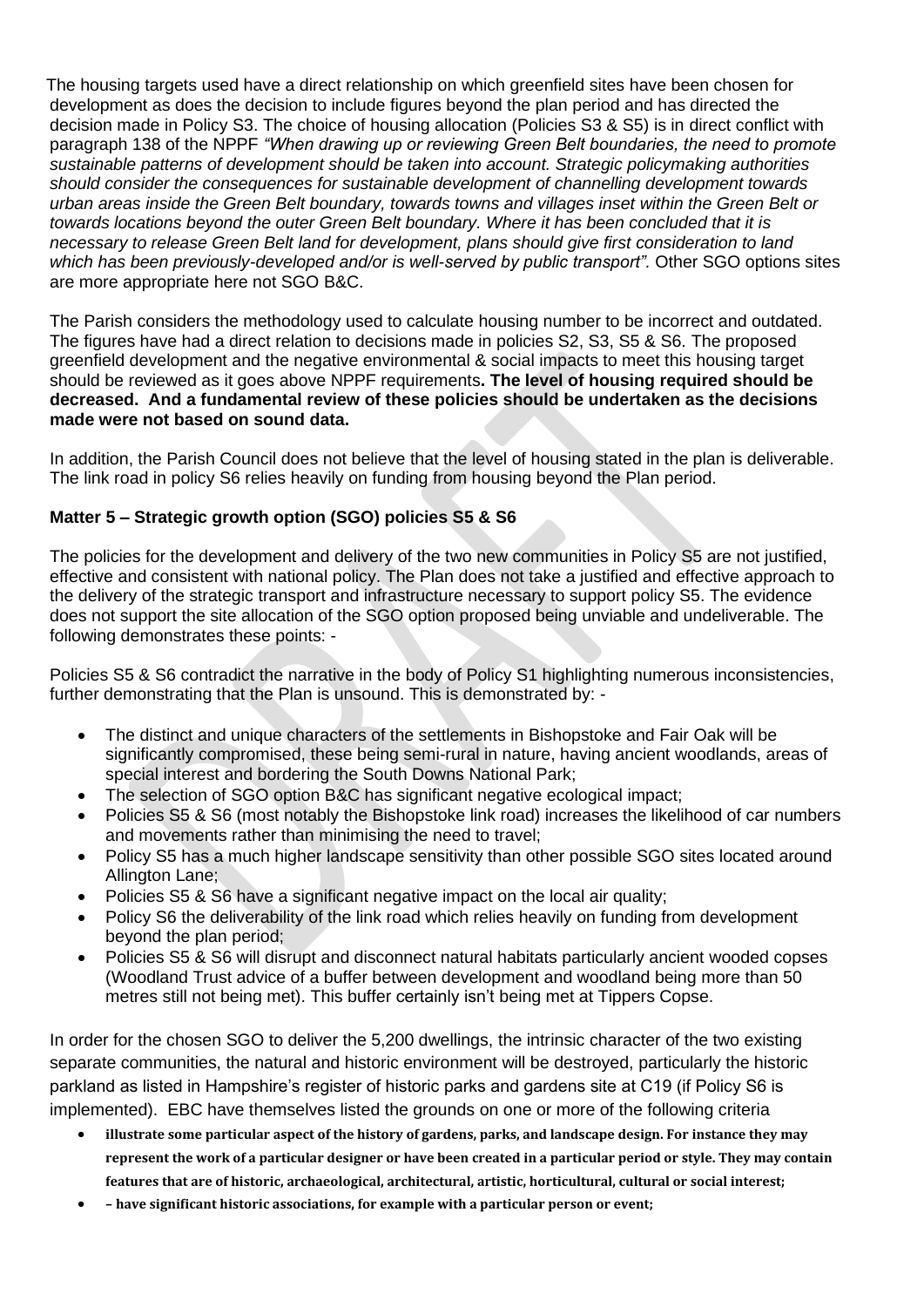- **– have a group value with buildings or other land of historic interest or significance;**
- retain features that represent a rich tapestry of historical changes and development of the landscape: or
- **– provide the setting for some of our most important buildings.**

This is in complete contradiction to NFFP specifically section 15, paragraph 170 and chapter 3 of the Local Plan – the 'identity of the towns and villages' will not be maintained. The Plan needs to be more reflective of the impacts of the SGO.

The Parish Council is particularly concerned that the IDP update June 2019 for the SGO advises that the site area has been extended and the extent of the negative cumulative impacts on the two distinct villages and natural environment that surround these communities has become even more unknown.

Policy S5 contradicts paragraph 174(b) of the NPPF *"promote the conservation, restoration and enhancement of priority habitats, ecological networks and the protection and recovery of priority species; and identify and pursue opportunities for securing measurable net gains for biodiversity"* having significant negative ecological and environmental impact (as supported by the Phlorum Ltd report.

 Policy S5 – fails on numerous counts: - ancient woodland, biodiversity and impact on the Itchen SAC (policy DM11), traffic & access (policy S6), pollution (DM8), and gaps (policy S8). The choice of option B&C will have an unacceptable adverse impact on valued landscapes, having a direct negative impact on several sites of ancient woodland due to insufficient buffers from the proposed road in policy S6. The Parish Council wholly supports the representations made by the Woodland Trust and the Campaign to Protect Rural England regarding this matter.

 The open countryside gaps between Fair Oak, Bishopstoke and Upham and the National Park will reduce to an unacceptable level. This conflicts with the ethos set out in Chapter 11 of the NPPF section 118 – the SGO would significantly and disproportionately restrict public access to the countryside (which would have reduced due to the significant number of dwellings). Furthermore, Chapter 12, section 134 of NPPF, namely that that the countryside would not have been safeguarded, two distinct villages would have merged, and the special character of these areas will not have been preserved.

#### **Matter 6 – Transport, Infrastructure and Delivery (policies S12, DM13, DM40, BO5, BO6, AL1)**

 The Plan does not take a justified and suitably evidenced based approach to strategic transport, infrastructure and delivery. The Plan is not consistent with national policy in this regard.

 By way of example – an appropriate transport planning policy approach was not adopted in defining and determining development allocations. The location for the SGO was chosen then evidence base was sought around that choice. Proper consideration of alternatives and appropriate assessments against the benefits and disadvantages of each option was not undertaken, meaning that the chosen SGO was tested with a significantly higher level of mitigation than the other options. The Plan does not adequately demonstrate how the infrastructure that the Council considers to be necessary to mitigate development can be delivered in a timely manner. Not enough detail is given as to the link road deliverability and timing. The fact that there are significant land ownership issues to resolve and funding constraints (as mentioned a significant proportion of the SGO development needs to have been completed before enough money is released to fund the road) has not been given enough weight, meaning that it is unclear if the road could be delivered with any real certainty. The funding of the transport infrastructure is so uncertain and unclear that fails to demonstrate that the Plan is deliverable in terms of transport infrastructure. This scheme fails if the link road cannot be delivered or worse it will be delivered with no road with consequences already in this submission.

 As the Plan does not fully commit to delivering the road in its entirety, there runs the risk that Option C would be developed and large numbers of dwellings (4000 plus) would only have access to existing transport links, public services which have already suffered swingeing cuts this would be insufficient for this large community and would have a significant detrimental impact on already congested roads. The 'strong likelihood' of the road being fully funded leads little confidence on deliverability.

Chapter 9, paragraph 103 of the NPPF states that "significant development should be focused on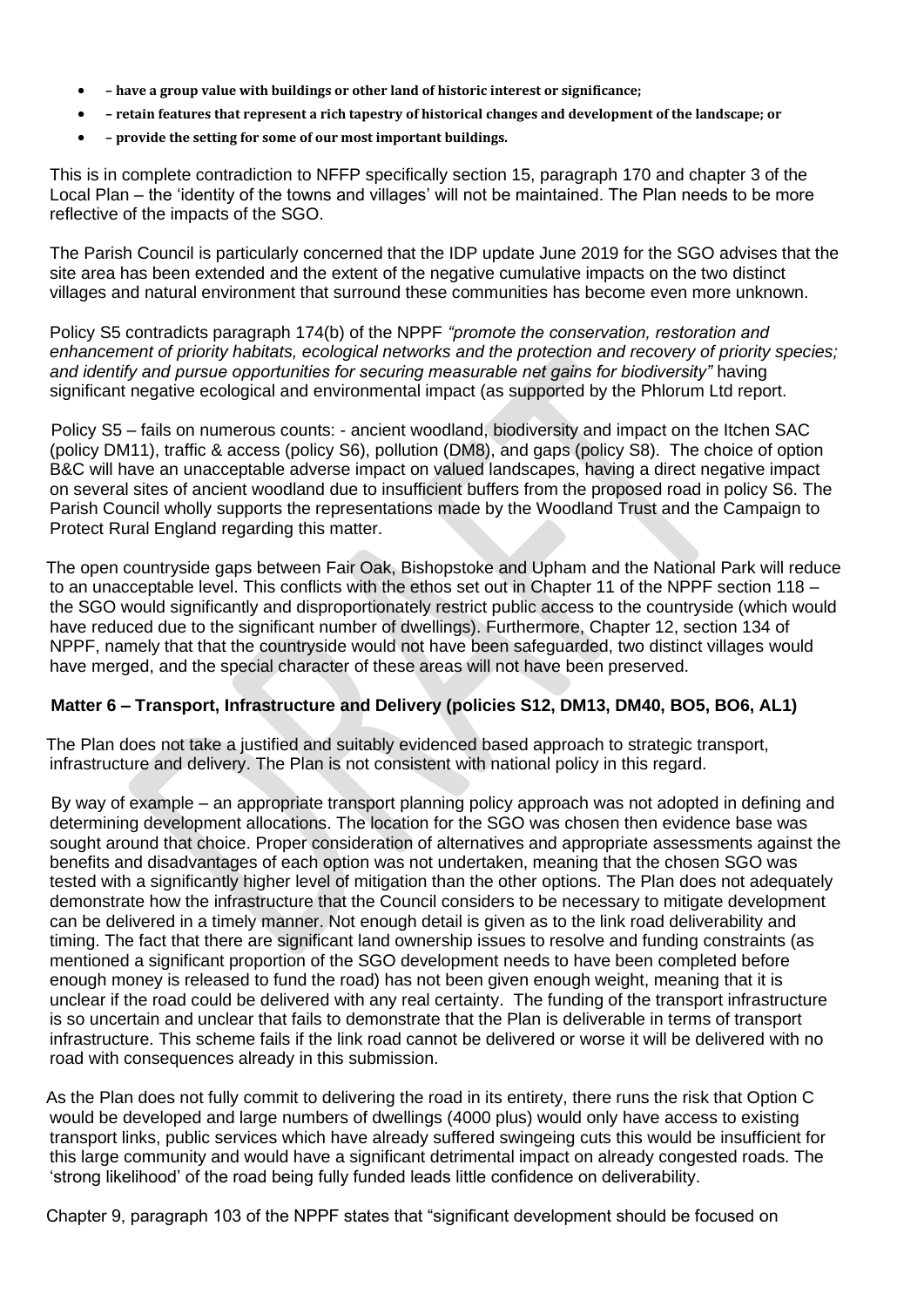locations which are or can be made sustainable, through limiting the need to travel and offering a genuine choice of transport modes. This can help reduce congestion and emissions and improve air quality and public health". SGO B&C has the least sustainable transport options being the furthest from Southampton, larger road and motorway links, and railway links (there is no opportunity for railway station at Policy S5 as there would be at Allington Lane). Residents in the SGO would more likely need cars, which will not only put pressure (to breaking point) on the already poor road infrastructure but will undoubtedly have a significant negative impact on air quality. Comparative assessments on other alternative sites are lacking meaning that have not been given equal weight or consideration. The claim that the new link road would alleviate congestion on Bishopstoke Road the main thoroughfare into Eastleigh is flawed. The road is already congested, if the link road isn't built in full, this will add more pressure, if the link road is built in full but significant alternations to Allbrook Bridge haven't been carried out, this will also create traffic congestion at the other end of Eastleigh, with traffic 'backing up' Twyford Road back onto Bishopstoke Road. In short, traffic in Eastleigh (and surrounding conurbations) will come to a stand-still.

# **Matter 8 – Countryside and Green Infrastructure (policies S7, S8, S10)**

 Policy S7 states that by permitting new development in the countryside, EBC will "avoid adverse impacts on the rural woodland, riparian character, the intrinsic character of the landscape including the avoidance of adverse landscape impacts on areas adjoining national parks and their settings and on the biodiversity of the area". The choice of SGO B&C and the proposed link road are in complete contradiction to this and indeed the fundamental principles of the NPPF that of achieving sustainable development.

 Policy S8 lacks sufficient detail, contradicts statements in in Policy S5 and is not aligned to NPPF (see statement at matter 5), by way of example – in relation to SGO north of Bishopstoke and Fair Oak, there is a lack sufficient detail on how large this will be and how it will prevent sprawl of these two distant communities with existing established communities not to mention sufficient buffers to ancient woodland and other sites of ecological importance and the impact on the South Downs National Park. The chosen SGO will significantly narrow gaps between Bishopstoke, Fair Oak, Colden Common, Upham and Eastleigh Central. However, EBC have stated that the SGO at Allington Lane was discounted as it would diminish the gap between West End and Fair Oak. This is highly questionable and not based no like-forlike evidence. What is clear, is that separation of historical settlements of Bishopstoke and Fair Oak will not be maintained, and important countryside gaps will be significantly compromised.

# **Matter 12 – Climate change, flood risk and pollution (policies DM2, DM3, DM5, DM6, DM8)**

 The Plan is not justified and consistent with national policy. The selection of SGO B&C and the link road will lead to unacceptable levels of air, light and water pollution. EBC's own climate change targets are at complete odds with the SGO option and development sites. EBC will fail to meet its own targets should the Local Plan be implemented in its current format.

#### **Matter 13 – Site Allocations within the Parishes (policies Bi1, FO1-FO9)**

The site allocations are not justified, effective and consistent with national policy.

 The Plan fails on the delivery of the local infrastructure alone, notably the sufficient provision of healthcare to support new and existing community as well as deliverability of necessary transport infrastructure to support the new residents. The Plan consistently contradicts itself in the protection of the natural and historic environment and the mitigation measures to support this are entirely lacking. As Bishopstoke, Fair Oak & Horton Heath take the brunt of the large-scale development in the Borough, the Plan fails to answer the fundamental question – is the local infrastructure proposed sufficient to support the scale of the development?